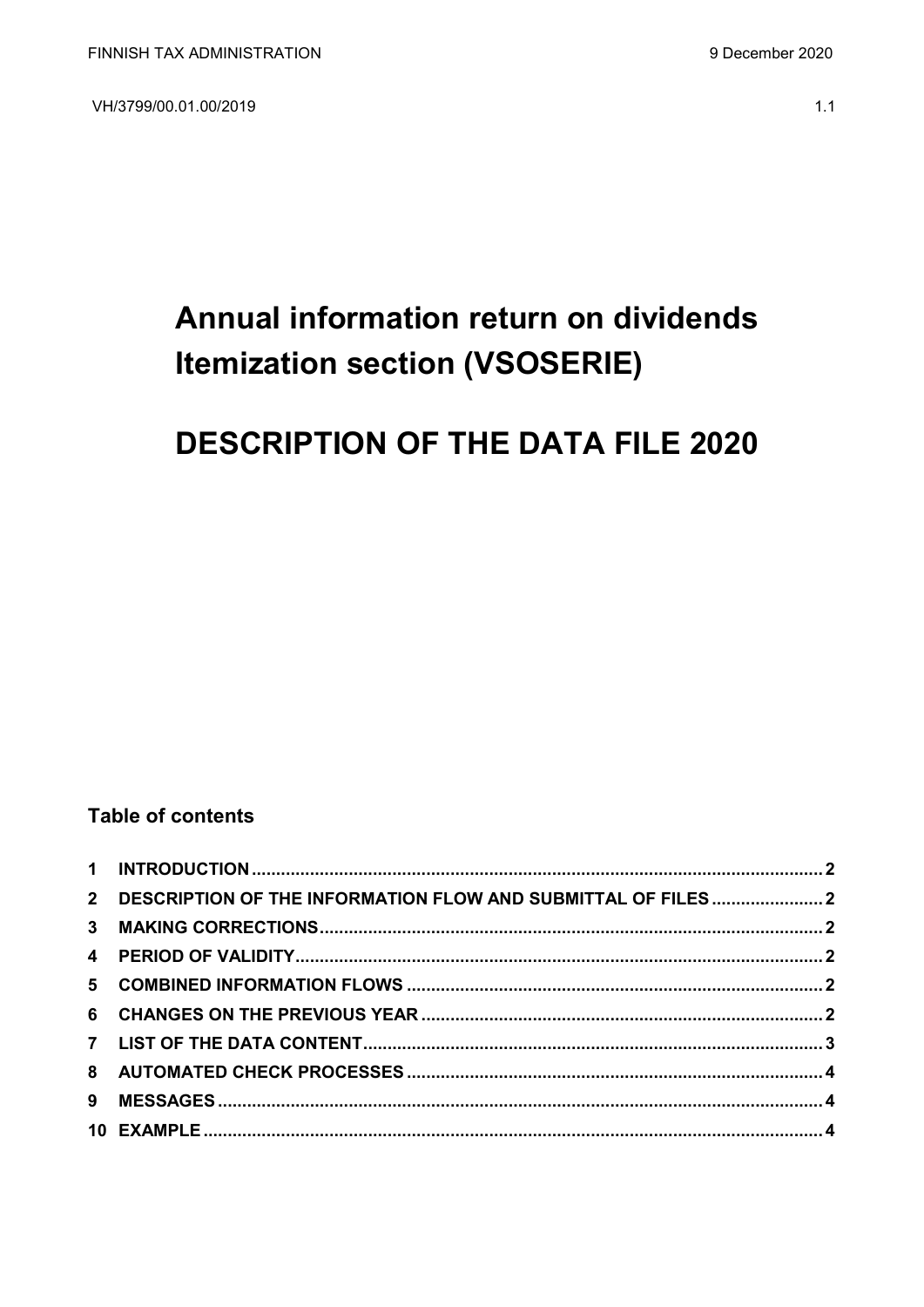## **Version history**

| <b>Date</b> | <b>Version</b> | <b>Description</b>                              |
|-------------|----------------|-------------------------------------------------|
| 9.12.2020   | 1.1            | Format of one data element has been corrected.  |
| 128.1.2020  | 1.0            | First release concerning the 2020 taxable year. |

## <span id="page-1-0"></span>**1 INTRODUCTION**

This guidance explains the structure of the required inbound file and the check procedures that follow. For more information, see tax.fi > About us > IT developers > e-Filing guidance > Electronic filing of information returns General description.

## <span id="page-1-1"></span>**2 DESCRIPTION OF THE INFORMATION FLOW AND SUBMITTAL OF FILES**

The filing of the return concerns the beneficiary's dividends for the tax year that **are ready for payment to him or her** even in cases where actual payment is not yet made.

For more information and instructions, go to the 'Annual Information Returns' pages of the Website > Forms > Annual information.

For more information on how to log in specifically for different information flows, and for information on the locations of check routines for authorisations, click [here.](https://www.ilmoitin.fi/webtamo/sivut/IlmoituslajiRoolit?kieli=en&tv=VSOSERIE)

## <span id="page-1-2"></span>**3 MAKING CORRECTIONS**

For more information, see tax.fi > About us > IT developers > e-Filing guidance > Making corrections to e-filed submittals of information returns.

## <span id="page-1-3"></span>**4 PERIOD OF VALIDITY**

This specification sets out the requirements of file formatting that come into force 28 January 2020 and continue to be in force until a new version of this specification is released.

For deadline dates for filing, see tax.fi > Verohallinto > Tietoa verotuksesta > Ohjelmistokehittäjät > Aikataulut (Available in Finnish and Swedish).

#### <span id="page-1-4"></span>**5 COMBINED INFORMATION FLOWS**

You may send us the following flows in the same computer file as you are sending your VSPSERIE flow:

#### - VSOSVYHT

## <span id="page-1-5"></span>**6 CHANGES ON THE PREVIOUS YEAR**

| <b>Version</b> | Data Name   | Data element                            | <b>Description</b>               |
|----------------|-------------|-----------------------------------------|----------------------------------|
| 1.1            | 20-32/010   | Business ID of the distributing company | Format and description of data   |
|                |             |                                         | element have been corrected.     |
| 1.0            | 15-18/058   | Year of payment                         | Year changed                     |
|                | 12-13/084   | Type of Payment                         | Added a new "07" Type of Payment |
|                | 174-193/049 | Transaction code or other identifier    | Added a new data element         |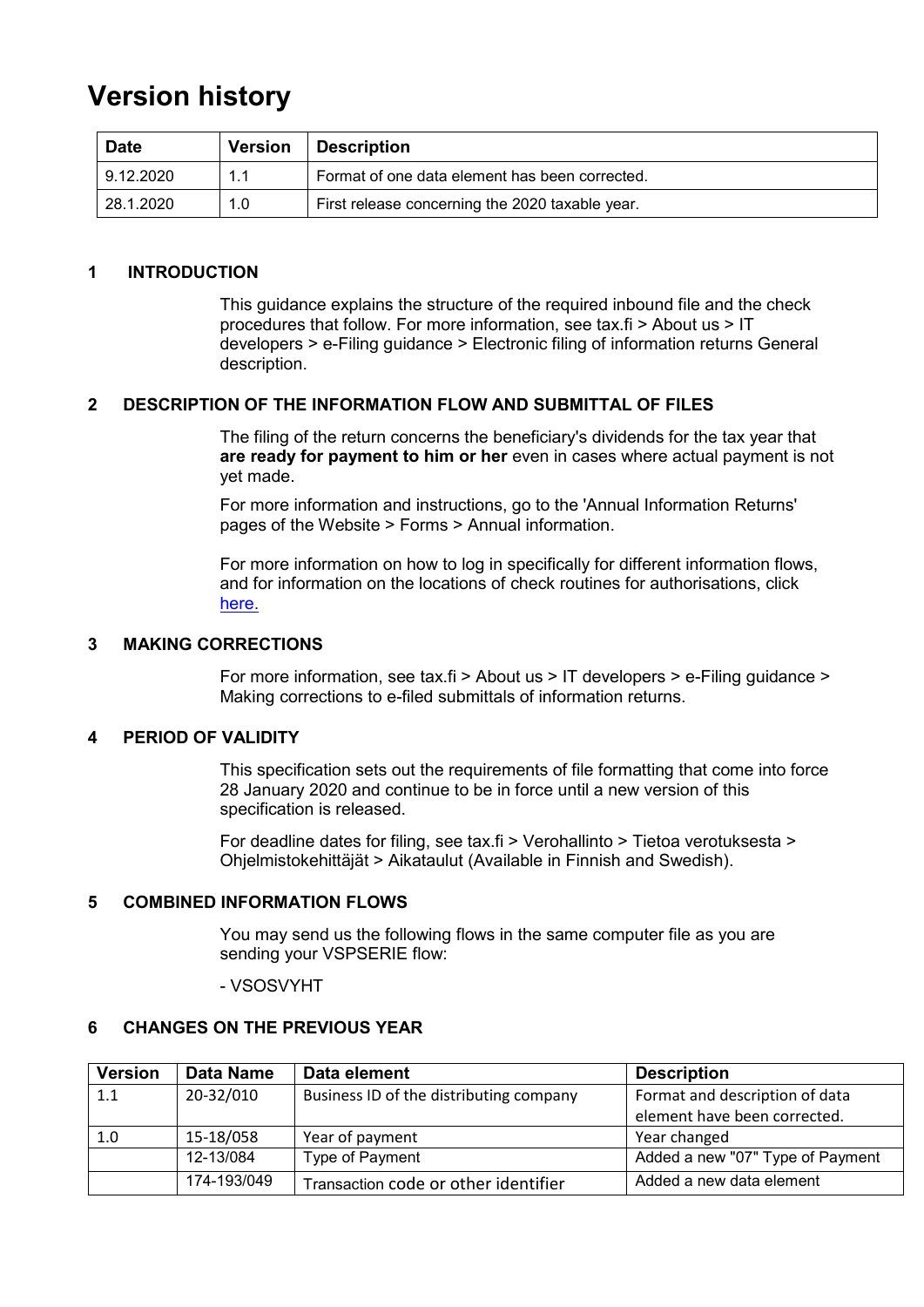## <span id="page-2-0"></span>**7 LIST OF THE DATA CONTENT**

| <b>Position</b> | <b>Code</b> | Con<br>di- | IТ     | L/T           | <b>Description</b>                                                                                                                                                                                                                                                                                                           | <b>Format</b>            | Permissible<br>values: |
|-----------------|-------------|------------|--------|---------------|------------------------------------------------------------------------------------------------------------------------------------------------------------------------------------------------------------------------------------------------------------------------------------------------------------------------------|--------------------------|------------------------|
|                 |             | tion<br>al |        |               |                                                                                                                                                                                                                                                                                                                              |                          |                        |
| $1 - 8$         | 000         | ${\sf P}$  | Τ      |               | File identifier                                                                                                                                                                                                                                                                                                              | AN <sub>8</sub>          | <b>VSOSERIE</b>        |
| 10              | 082         | $\vee$     |        |               | Deletion                                                                                                                                                                                                                                                                                                                     | A1                       | D                      |
| $12 - 13$       | 084         | P          | Т      | $\ast$        | Type of Payment<br>$01 = Dividends$<br>04 = Distribution of retained earnings, taxable as<br>dividends<br>(03 Fully taxable distribution of dividends by a REIT<br>company, only applies to REIT)<br>07 Paid dividends on a nominee-registered share, held<br>by a Finnish resident taxpayer (beneficial owner not<br>known) | N <sub>2</sub>           | 01,03,04               |
| $15 - 18$       | 058         | P          | Т      | $\ast$        | Year of payment<br>The calendar year when the dividends are available<br>for cash payment to the beneficiary. For more<br>information, see section 2 and the guidance for<br>completing the return form.                                                                                                                     | <b>VVVV</b>              | 2020                   |
| 20-32           | 010         | P          | T      | $\ast$        | Business ID of the distributing company                                                                                                                                                                                                                                                                                      | <b>YTUNNUS2</b>          |                        |
| 34              |             |            |        |               | Reserve space                                                                                                                                                                                                                                                                                                                |                          |                        |
| 36-39           | 207         | P          | T      | $\ast$        | The tax year for which the dividends were distributed                                                                                                                                                                                                                                                                        | <b>VVVV</b>              |                        |
| 41-48           | 211         | P          | Т      | $\ast$        | The date of the decision to distribute dividends                                                                                                                                                                                                                                                                             | <b>PPKKVVVV</b>          |                        |
| 50-57           | 212         | P          | T      | $\ast$        | Date of commencement of the payment (first date of<br>payment as notified by the distributing company)                                                                                                                                                                                                                       | PPKKVVVV                 |                        |
| 59              | 210         | P          |        |               | Type of incorporation on the date of the decision to<br>distribute dividends<br>J = A stock-exchange listed company (§ 33a.2, Income<br>Tax Act.) or<br>$M =$ Another type of company.                                                                                                                                       | AN1                      | J,M,                   |
| 61-71           | 083         | P          | T      | $\ast$        | Beneficiary's Business ID or personal ID                                                                                                                                                                                                                                                                                     | YTUNNUS  <br><b>HETU</b> |                        |
| 73-96           | 085         | V          | ET     | $\ast$<br>V/P | Beneficiary's name                                                                                                                                                                                                                                                                                                           | AN24                     |                        |
| 101-114 234     |             | P          |        |               | Dividends (Gross amount)                                                                                                                                                                                                                                                                                                     | R11,2                    |                        |
| 115-128         | 235         | V/P        | $\ast$ |               | Amounts withheld on the dividends                                                                                                                                                                                                                                                                                            | R11,2                    |                        |
| 130-141         | 236         | P          |        |               | Quantity of shares                                                                                                                                                                                                                                                                                                           | $+N12$                   |                        |
| 143             | 237         | $\sf V$    |        |               | Carries YEL/MYEL pension insurance<br>$(0=No, 1=Yes)$                                                                                                                                                                                                                                                                        | N1                       | 0,1                    |
| 145             | 238         | $\sf V$    |        |               | Residential property used by shareholder<br>$(0=No, 1=Yes)$                                                                                                                                                                                                                                                                  | N1                       | 0,1                    |
| 147             | 239         | $\sf V$    |        |               | Shareholder borrowing<br>$(0=No, 1=Yes)$                                                                                                                                                                                                                                                                                     | N1                       | 0,1                    |
| 149-161         | 080         | V          | ET     | $\ast$        | Account operator's/Third-party filer's Business ID                                                                                                                                                                                                                                                                           | <b>TIHOYHTEISO</b>       |                        |
| 162-173         | 097         | V          | ET     | $\ast$        | ISIN of the share                                                                                                                                                                                                                                                                                                            | <b>ISINKOODI</b>         |                        |
| 175-194         | 049         | V          | ET     |               | Transaction code or other identifier                                                                                                                                                                                                                                                                                         | AN20                     |                        |
| 195-250         |             |            |        |               | Reserve space                                                                                                                                                                                                                                                                                                                |                          |                        |
| 251-285         | 048         | P          |        |               | Software application that produced this file                                                                                                                                                                                                                                                                                 | AN35                     |                        |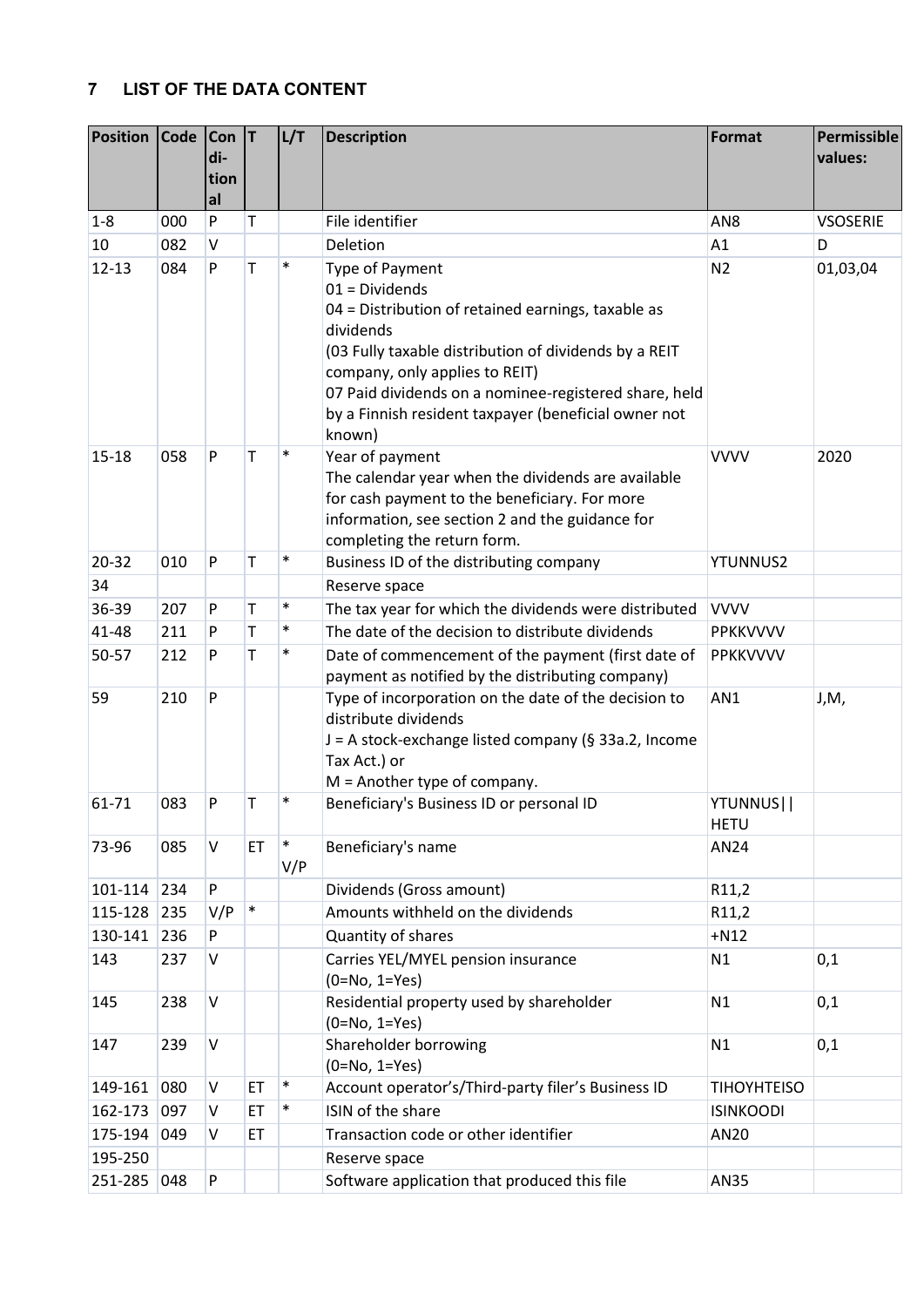| 287-300 | 198 | D | Send Date and Time — populated by the service<br>provider | PPKKVVVV<br><b>HHMMSS</b> |
|---------|-----|---|-----------------------------------------------------------|---------------------------|
|         | 999 | D | Final identifier                                          | N <sub>8</sub>            |

## <span id="page-3-0"></span>**8 AUTOMATED CHECK PROCESSES**

| New /<br>Changed | Code | <b>Description of Calc. Rule / Check</b>                                              |
|------------------|------|---------------------------------------------------------------------------------------|
|                  | 207  | #1065; Invalid input: The tax year for which the dividends are distributed (207) must |
|                  | 058  | be the same as or earlier than Year of payment (058), Date of decision to distribute  |
|                  | 211  | dividends (211) and Date of commencement of the payment (212).                        |
|                  | 212  |                                                                                       |
|                  | 211  | #1069; Invalid input: The date when the corporate decision was made to distribute     |
|                  | 212  | dividends (211) must be the same as the Date of commencement of the payment           |
|                  |      | (212) or an earlier date.                                                             |
|                  | 085  | #1066; Beneficiary's name (085) is a mandatory field because you have entered a       |
|                  | 083  | dummy identity code in the Personal ID or Business ID (083) field.                    |
| <b>New</b>       | 084  | #1599; If the Type of Payment (084) is 07, you must fill in a dummy ID in 083         |
|                  | 083  | (Beneficiary's Business ID or Personal ID): either ppkkvv-UUUU or 0000000-0 (a        |
|                  |      | dummy Business ID).                                                                   |
| <b>New</b>       | 084  | #1600; If the Type of Payment (084) is 07, also populate Tax withheld on the paid     |
|                  | 235  | dividends (235) and its amount must be 50% of Dividends (234).                        |
|                  | 234  |                                                                                       |
| <b>New</b>       | 084  | #1593; Only dividend-distributing companies that are listed (210 = J) can have        |
|                  | 210  | dividends reported under the 07 Type of Payment (084).                                |
| <b>New</b>       | 084  | #1594; Only dividends that have the 07 Type of Payment (084) can have a               |
|                  | 049  | transaction code or other identifier (049)                                            |
| <b>New</b>       | 210  | #1595; Only dividend-distributing companies that are listed $(210 = J)$ can have ISIN |
|                  | 097  | of the share (097)                                                                    |

## <span id="page-3-1"></span>**9 MESSAGES**

## <span id="page-3-2"></span>**10 EXAMPLE**

A VSOSERIE filing created by TestiAccounting Pro software application (048) regarding a beneficiary itemization.

Dividends (084) relate to the 2020 Year of payment (058), the Business ID of the company is 6612663-4 (010). The tax year for which the dividends are distributed is 2017 (207), Date of decision is 28022020 (211) and Date of commencement is 01042020 (212). Distributing company's type of incorporation (210) is Listed. Beneficiary's personal identity code (232) is 131052-995Y, gross amount of dividends (234) is €3,000 and Amount withheld (235) is €450 and the quantity of shares (236) is 100. It is additionally stated that company-owned residential property is in a shareholder's use (238). This itemization is number 1, which is also the value of the final identifier (999).

000:VSOSERIE 084:01 058:2020 010:6612663-4 207:2017 211:28022020